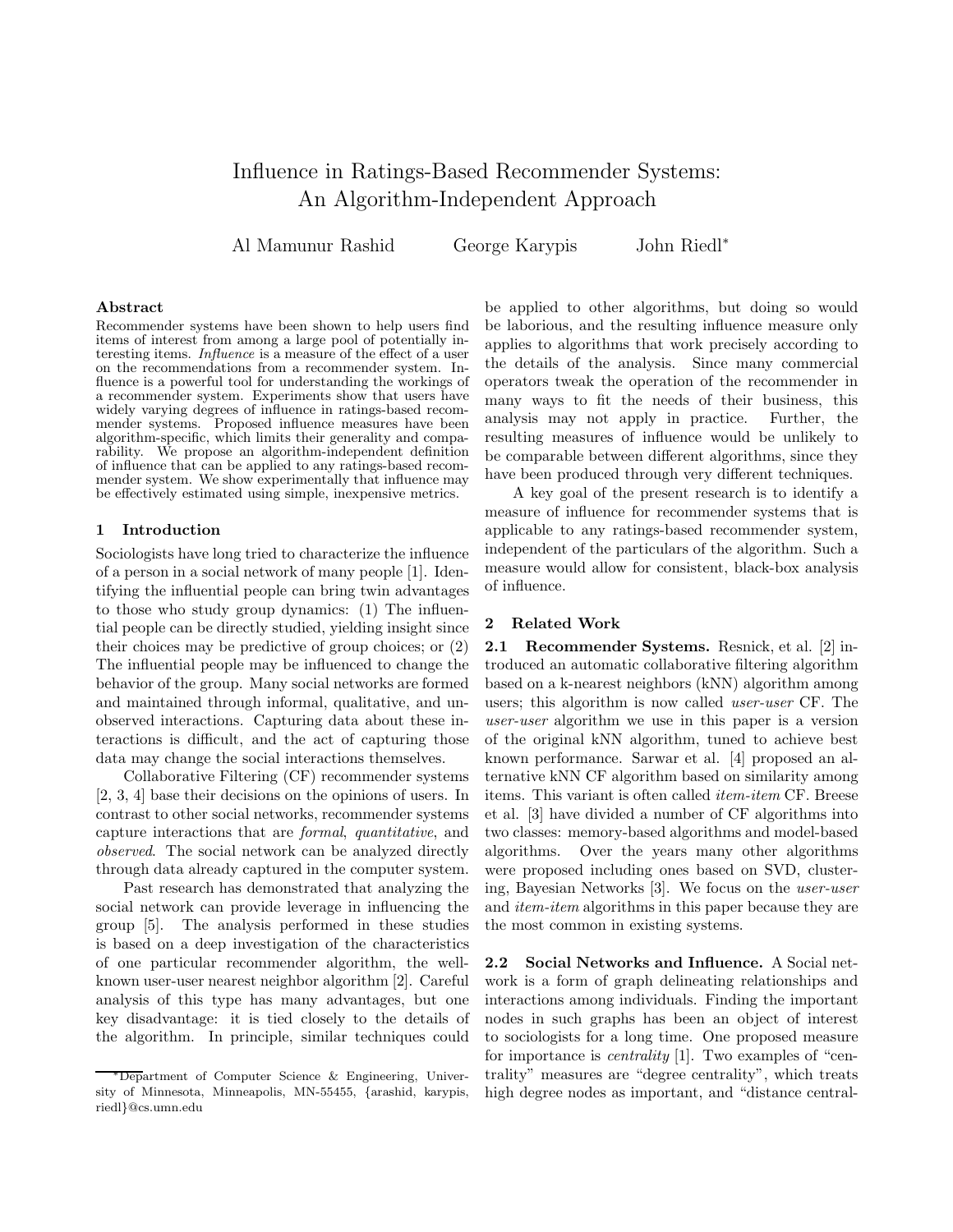

Figure 1: Showing the notion of in-links for the k closest neighbors of  $u_i$ . Here, prediction is being computed for the (user, item) pair,  $(u_i, m)$ .

ity", which treats nodes with short paths to many other nodes as important [1] . Kleinberg's HITS [6], and Brin and Page's PageRank [7] algorithms for ordering nodes in a graph of web are based on social network principles.

Domingos et al. [5] have studied the problem of choosing influential users for marketers who wish to attract attention to their products. They show that selecting the right set of users for a marketing campaign can make a big difference. Kempe et al. [8] focus on a collection of models widely studied in social networks, as well as the models in [5], under the categories: Linear Threshold Models, and Independent Cascade Models.

Our research also investigates influence in social networks. Like Domingos et al. we focus on networks in recommender systems. We extend their research to general measures of influence that are independent of the particular recommender algorithm being used.

## 3 Defining Influential Users in CF Systems

We first discuss the data used in this project, then analyze a popular CF algorithm to understand a possible formation process of influential users, and then try different ways to set the definition.

3.1 The Data. We have used a publicly available dataset from www.grouplens.org. The dataset is a fraction of the usage data drawn from MovieLens (www.movielens.org), a CF-based online movie recommendation system. It contains 6,040 users, 3,593 movies, and about one million ratings on a 5-star scale. Each user has rated at least 20 movies in the dataset. We have partitioned this data into training and test sets by a random 80%/20% split.

**3.2** The User-User Algorithm. The most widely cited and arguably the most commonly used CF algorithm in research is a kNN-based algorithm. In this scheme the users' preference data is represented in a  $n \times m$  user-item matrix for a system with n users and m items, where the  $(i, j)$ -th entry of this matrix stands for the user  $u_i$ 's rating on item j, or null, depending on whether the user  $u_i$  has rated the item j, or not, respectively. The user-user algorithm can be thought of working in two stages. In the first stage, similarities between every pair of users are computed and are stored as a model. Although many different formulations are possible for similarity weight calculations, the GroupLens [2] proposed mechanism is the Pearson correlation coefficient. Accordingly, the similarity weight between two users,  $u_i$ , and  $u_j$  is measured by equation 3.1:

$$
(3.1) W_{ij} = \frac{\sum_{k \in I} (R_{ik} - \overline{R}_i)(R_{jk} - \overline{R}_j)}{\sqrt{\sum_{k \in I} (R_{ik} - \overline{R}_i)^2 \sum_{k \in I} (R_{jk} - \overline{R}_j)^2}}
$$

where  $I$  is the set of items rated by both of the users,  $R_{ik}$  is user  $u_i$ 's rating on item k, and  $R_i$  is the average rating of  $u_i$ . Using this similarity metric, the next step, prediction generation, is carried out as follows. Prediction on item  $a$  for user  $u_i$  is computed by picking  $k$  nearest users who have also rated item  $a$ , and by applying a weighted average of deviations from the selected users' means:

(3.2) 
$$
P_{ia} = \overline{R}_i + \frac{\sum_{u=1}^k (R_{ua} - \overline{R}_u)W_{iu}}{\sum_{u=1}^k W_{iu}}
$$

3.3 Some Plausible Influence Metrics Based on Prior Work. We can now propose several influence metrics. One type of metric is motivated by targeted marketing. Another type of metric exploits connections between users based on similarity.

3.3.1 Expected Lift in Profit: Network Values. This approach, as outlined in [5], is based on the goal of targeted marketing. In this scheme, users who can yield the most expected lift in profit by making a cascading adoption of a product happen, are considered as influential users. Domingos et al. [5] have applied this idea on a recommendation system dataset based on the user-user CF algorithm described in the last section.

The probabilistic model in [5] is based on the Markov Random Fields, which requires the neighbors be symmetric; i.e., two users are neighbors to each other if one of them is a neighbor to the other. The authors mention that in a kNN-based CF system, this might not hold. Again, *ELP\_Network\_Value* is tied to a particular product; more specifically, it is specific to a set of features of the product being marketed. Translating this issue into the RS domain, ELP Network Values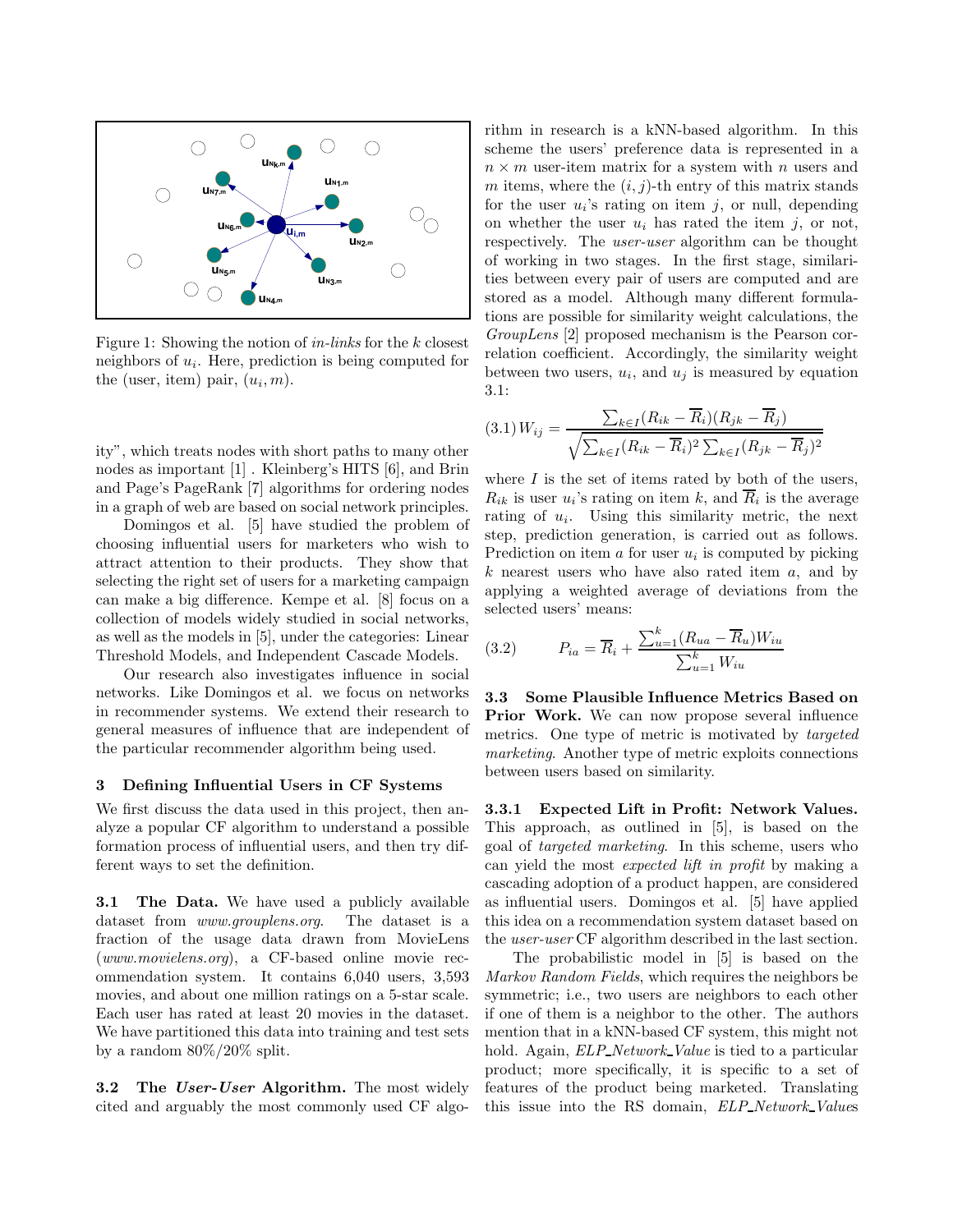are specific to particular genre vectors. Thus a user's ELP Network Value will differ for movies with different genre vectors.

3.3.2 Network Structure: Similarity Links. By closely observing the process of neighbor-selection, we notice some network structure that could facilitate in forming a definition for influential users. Figure 1 demonstrates a situation where the system is computing a prediction on item  $m$  for user  $u_i$ . In order to do so, it selects top  $k$  neighbors who also have rated the item m. Now we can imagine directed edges from  $u_i$  towards each of the k neighbors.

Equations 3.3 and 3.4 show the updated authority and hub equations. In order to consider the fact that all the links may not of same weight, we have incorporated a weight term similar to [9] to the basic HITS [6] equations. Here the conditional probability,  $p(i|j)$  refers to the degree of user  $u_j$ 's presence indicating user  $u_i$ 's presence.

(3.3) 
$$
a(i) = \sum_{j \to i} p(i|j)h(j)W_{ij}
$$

(3.4) 
$$
h(i) = \sum_{i \to j} p(j|i)a(j)W_{ij}
$$

We can use this modified authority to represent influence.

The drawback of this scheme of influence, however, is algorithm dependence: the network structure captured here is very much algorithm-specific; and, for other algorithms, the structure might not be as apparent. In order to derive a definition that is generic enough, yet simple, we use the Hide-one-User approach discussed next. The fundamental concept with this approach is figuring out which user causes the largest cumulative change of prediction in the system.

#### 4 Algorithm-Independent Influence

These metrics define influence as the amount of effect a user has over others via the predictions they receive. One way to observe this effect is to exclude a user and measure the net changes in predictions caused by the removal.

The idea: Let  $U$  be the set of available users in the system,  $M_U$  be the model built with the preference data of this set of users. We call  $NPD_{u_i}$  (Number of Prediction-Differences) as the number of times the following expression holds true:

$$
|P_{ja}(M_U) - P_{ja}(M_{U-\{U_i\}})| \ge \delta, \forall j \ne i
$$

Here,  $P_{ja}(M_U)$  is the prediction on item a for the user  $u_j$  using the model  $M_U$ ,  $\delta$  is a threshold that can be



Figure 2: (a) Distribution of influence. (b) NUPD values of a group of 20 users who have rated almost the same number of items.

tied with the smallest prediction change perceivable to the users via the available user interface. As an example, smallest prediction change a MovieLens user would notice is 0.5 or a half-star. In essence, the expression for  $NPD_{u_i}$  says how many times the predictions would change beyond some threshold if we build the model without the user  $u_i$ .  $NPD_{u_i}$  is the influence level of user  $u_i$ . There is a problem with  $NPD_{u_i}$ : if the group of users, who get affected by  $u_i$ 's removal, need predictions on many items,  $u_i$  could exhibit possessing a large  $NPD_{u_i}$ . To overcome this problem, we propose another version of this definition and call it  $NUPD_{u_i}$ .  $NUPD_{u_i}$ counts the number of unique users whose predictions' got changed by at least the threshold amount as we keep the i-th user out during model-building.

As is evident from the definition of  $NUPD_{u_i}$ , it is equally applicable to any CF algorithm, provided that we have the historical data to compute it from.

Notice that a straightforward computation of NUPDs can become very expensive; if we are to compute NUPD online or in a regular basis, we need to find a cheaper way. Section 6 details such an endeavor.

4.1 The Nature of Influence. Figure  $2(a)$  shows normalized NUPD values of the top 1500 influential users and highlights the fact that only a handful of the users possess high influence. This is true for both authority and NUPD measures. The shapes demonstrate the power-law or a Zipf-like distribution. A similar shape is reported in [5] for *ELP\_Network\_Values*.

Note that the correlation between authority and NUPD is 0.96.

#### 5 Building a Predictive Model

As stated before, NUPD suffers from a drawback: the computation is quite time consuming. In order to circumvent this limitation, we seek a predictive model that can provide users' influence levels on the fly while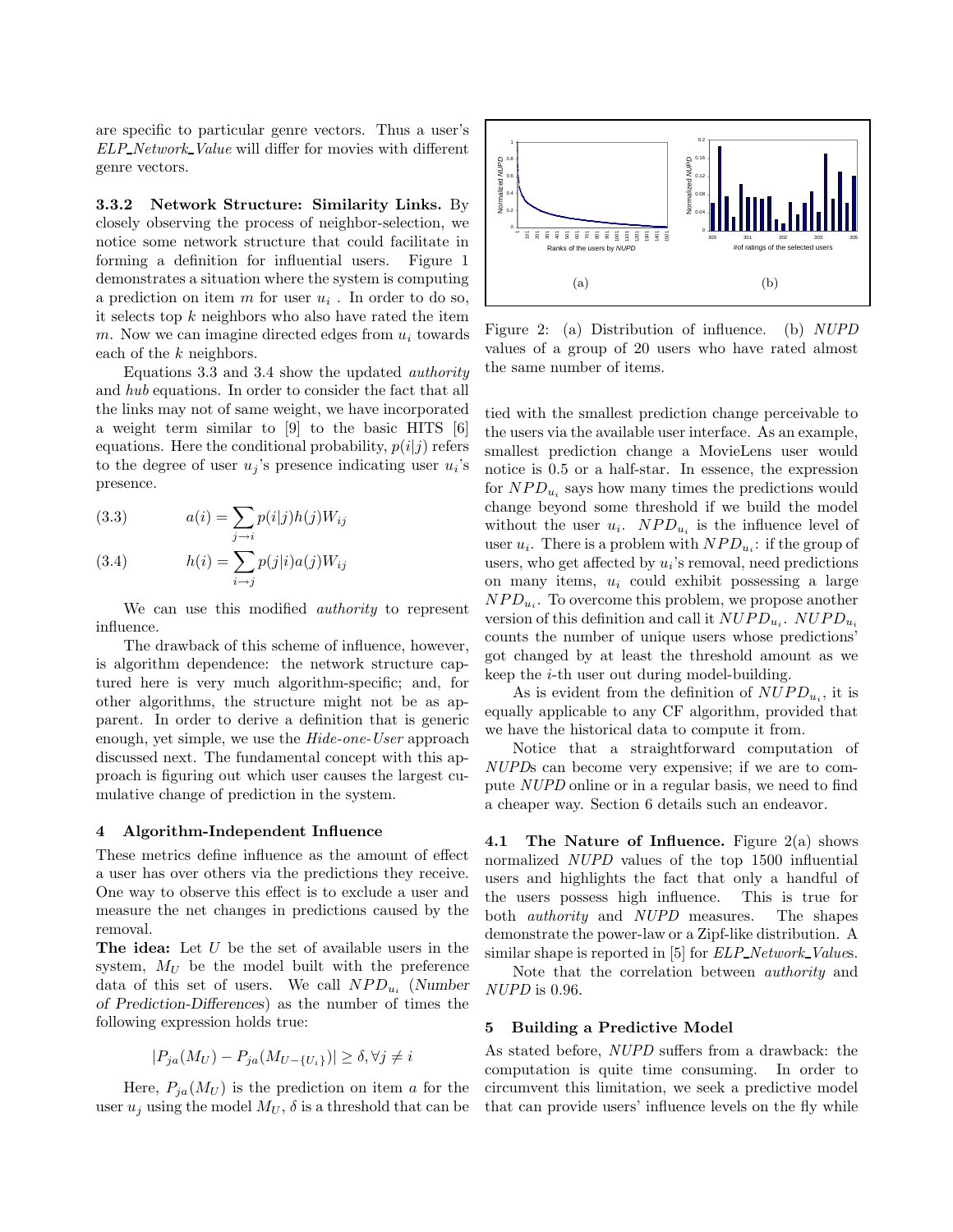maintaining good accuracy.

Although the correlation coefficient between NUPD and the number of ratings is  $0.75$ , figure  $2(b)$  shows that the amount of influence can vary widely between users who have rated approximately the same number of movies. This suggests we look for a model that can account for factors not captured by the number of ratings.

In the following section we compile a list of qualitative factors that seem to affect influence levels.

#### 5.1 Qualitative Factors

Number of ratings: This is the most immediate factor one would possibly come along with. If a user rates more items, she has a greater chance to be close to many users. Moreover, such a user can be useful to many users who are looking for recommendations for a wide variety of items.

Degree of agreement with others: This measure attempts to estimate on average how much a user agrees to the average opinion of others:  $1/k \sum_{a=1}^{k} |R_{ia} - \overline{R}_a|$ . This expression computes the extent to which the user  $u_i$ 's ratings are swayed from each of the corresponding item's average rating.

Rarity of the rated items: This is a measure very similar to that of the Inverse Document Frequency (IDF), which penalizes frequent items, as they are considered to have little discriminating power:  $1/k \sum_{j \in I_{u_i}} 1/freq(j);$  where,  $I_{u_i}$  is the set of items that user  $u_i$  has rated.

Standard deviation in one's rating: This amounts to the degree a user's ratings deviate from her ratingaverage. The implication is that a higher standard deviation contributes a greater value through the term,  $(R_{ik} - \overline{R}_i)$  in equation 3.1.

Degree of similarity with top neighbors: This is the average similarity weight of the top  $k$  neighbors of a user  $u_i$ :  $1/k \sum_{j=1}^k W_{ij}$ . This factor can be associated with two opposing implications: users having higher values from this expression might be able to exert more effect to be influential; whereas, a user might be easier to replace if she is very similar to a number of other users.

Aggregated popularity of the rated items: If the sum of the popularities of the rated items is high enough, the user has a greater chance to have overlapped items with many users.

Aggregated MoviePopularity\*Entropy: Entropy of a movie simply indicates the dispersion of the ratings it received. Multiplying this with the popularity of the movie gives a measure that tries to balance between popularity and variance.

#### 5.2 The Regression Model

We chose to use SVM Regression (SVR) for our modeling. SVMs follow the Structural Risk Minimization Principle which seeks to minimize an upper bound on the generalization error rather than the principle used in most of the learning machines: Empirical Risk Minimization Principle– minimizing the training error. Hence, SVMs have been showing better generalization in many results. Although most of the practical usages for SVMs used to be in classification problems, SVMs have been extended to solve non-linear regression problems, mostly because of the introduction of the  $\varepsilon$ -insensitive loss function [11]; and the resulting regression method called  $\varepsilon - SVR$ .

We have tried various kernel functions to perform the non-linear mapping from the input space to the feature space. However, the radial basis function (RBF) produced the best regression result. In order to select the values of the parameters, C and  $\varepsilon$ , a cross-validation approach was carried out.

We have randomly selected 2416 users (40% of the total) and partitioned them into training and test sets by a 8:2 split. libsvm[10] was used to generate regression models using the following: the seven factors outlined before as predictors (independent variables), an RBF kernel,  $\varepsilon - SVR$ , and the parameters, C and  $\varepsilon$ . The model gave a squared correlation coefficient of 0.94. Figure 3 shows the prediction performance by plotting predicted NUPDs against the corresponding actual NUPDs taken from the test-set. A five-fold cross validation was carried out to ensure the results' validity. Table 1 has the regression results as well as a few statistics of the actual NUPD values in the test set, averaged over the five folds.

## 6 Influence in an Item-based Algorithm

We now turn to how the influence picture looks when using another prediction algorithm in order to see how algorithm-dependent our measures are.

The *item-item* Algorithm. The kNN based CF algorithm proposed in [4] is different in many ways than the user-based algorithm we have addressed so far. The algorithm first builds the model by computing item-item similarities. [4] proposed adjusted cosine measure for estimating the similarity between two items  $i$ , and  $j$ :

$$
s_{i,j} = \frac{\sum_{u \in U} (R_{u,i} - \overline{R}_u)(R_{u,j} - \overline{R}_u)}{\sqrt{\sum_{u \in U} (R_{u,i} - \overline{R}_u)^2 \sum_{u \in U} (R_{u,j} - \overline{R}_u)^2}}
$$

Prediction for the (user, item) pair,  $(u, i)$  is computed as:  $\sum_{all\_similar\_items,N} (s_{i,N} * R_{u,N}) / \sum (|s_{i,N}|).$ 

We could not employ *authority* on this algorithm, as it is not quite straightforward to establish di-